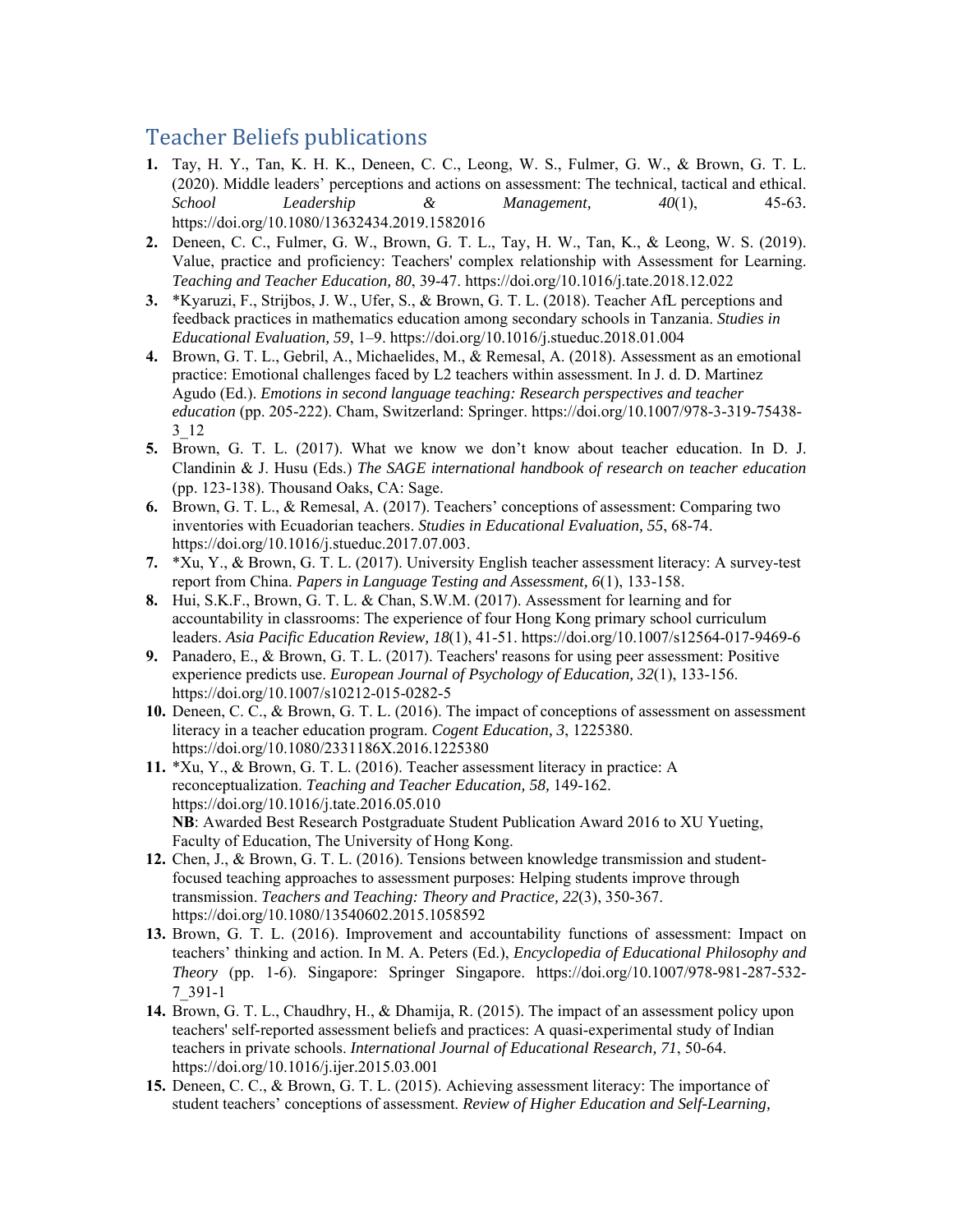*8*(27), 37-55.

- **16.** Brown, G. T. L., & Gao, L. (2015). Chinese teachers' conceptions of assessment for and of learning: Six competing and complementary purposes. *Cogent Education, 2*(1), 993836. https://doi.org/10.1080/2331186X.2014.993836
- **17.** Remesal, A., & Brown, G. T. L. (2015). Conceptions of assessment when the teaching context and learner populations matter: Compulsory school versus non- compulsory adult education contexts. *European Journal of Psychology of Education, 30*(3), 331-347. https://doi.org/10.1007/s10212-014-0236-3
- **18.** Panadero, E., Brown, G. T. L., & Courtney, M. G. (2014). Teachers' reasons for using selfassessment: A survey self-report of Spanish teachers. *Assessment in Education: Principles, Policy and Practice, 21*(4), 365-383. https://doi.org/10.1080/0969594X.2014.919247
- **19.** Gebril, A., & Brown, G. T. L. (2014). The effect of high-stakes examination systems on teacher beliefs: Egyptian Teachers' Conceptions of Assessment. *Assessment in Education: Principles, Policy and Practice, 21*(1), 16-33. https://doi.org/10.1080/0969594X.2013.831030
- **20.** Brown, G. T. L. (2014). Rethinking educational assessment: Tools, attitudes, purposes, and conditions that serve improvement. In R. Toumu'a (Ed.). *Proceedings of the 2014 Vaka Pasifiki Education Conference: Weaving Theory and Practice in Teacher Education in Oceania* (pp. 22-30). Tongatapu, Tonga: The University of the South Pacific, Institute of Education.
- **21.** Harris, L. R., & Brown, G. T. L. (2013). Opportunities and obstacles to consider when using peerand self-assessment to improve student learning: Case studies into teachers' implementation. *Teaching and Teacher Education, 36*, 101-111. https://doi.org/10.1016/j.tate.2013.07.008
- **22.** Chen, J., & Brown, G. T. L. (2013). High-stakes examination preparation that controls teaching: Chinese prospective teachers' conceptions of excellent teaching and assessment. *Journal of Education for Teaching, 39*(5), 541-556. https://doi.org/10.1080/02607476.2013.836338
- **23.** Brown, G. T. L., & Chai, C. (2012). Assessing instructional leadership: A longitudinal study of new principals. *Journal of Educational Administration, 50*(6), 753-772. https://doi.org/10.1108/09578231211264676
- **24.** Brown, G. T. L., Harris, L. R., & Harnett, J. (2012). Teacher beliefs about feedback within an Assessment for Learning environment: Endorsement of improved learning over student wellbeing. *Teaching and Teacher Education, 28*(7), 968-978. https://doi.org/10.1016/j.tate.2012.05.003
- **25.** \*Chen, J., Brown, G. T. L., Hattie, J. A., Millward, P. (2012). Teachers' conceptions of excellent teaching and its relationships with self-reported teaching practices. *Teaching and Teacher Education, 28*(7), 936-947. https://doi.org/10.1016/j.tate.2012.04.006 **Reprinted as**: Chen, J., Brown, G. T. L., Hattie, J. A. C., & Millward, P. (2015). Teachers' conceptions of excellent teaching and its relationships to self-reported teaching practices (Gateways for Leading Learning APCLC-HKPI Monograph #5). Hong Kong: Asia Pacific Centre for Leadership and Change, Hong Kong Institute of Education.
- **26.** Brown, G. T. L. (2012). Teachers' thinking about assessment: Juggling improvement and accountability. *Teacher: the International Education Magazine, 6*(2), 30-35.
- **27.** Brown, G. T. L., & Remesal, A. (2012). Prospective teachers' conceptions of assessment: A cross-cultural comparison. *The Spanish Journal of Psychology, 15*(1), 75-89. https://doi.org/10.5209/rev\_SJOP.2012.v15.n1.37286
- **28.** Brown, G. T. L., Hui, S. K. F., Yu, W. M., & Kennedy, K. J. (2011). Teachers' conceptions of assessment in Chinese contexts: A tripartite model of accountability, improvement, and irrelevance. *International Journal of Educational Research, 50*(5-6), 307-320. https://doi.org/10.1016/j.ijer.2011.10.003
- **29.** Brown, G. T. L., Lake, R., & Matters, G. (2011). New Zealand and Queensland teachers' conceptions of curriculum: Potential jurisdictional effects of curriculum policy and implementation. *Curriculum Perspectives, 31*(3), 33-48.
- **30.** Brown, G. T. L. (2011). Teachers' conceptions of assessment: Comparing primary and secondary teachers in New Zealand. *Assessment Matters, 3,* 45-70.
- **31.** Brown, G. T. L., & Michaelides, M. (2011). Ecological rationality in teachers' conceptions of assessment across samples from Cyprus and New Zealand. *European Journal of Psychology of*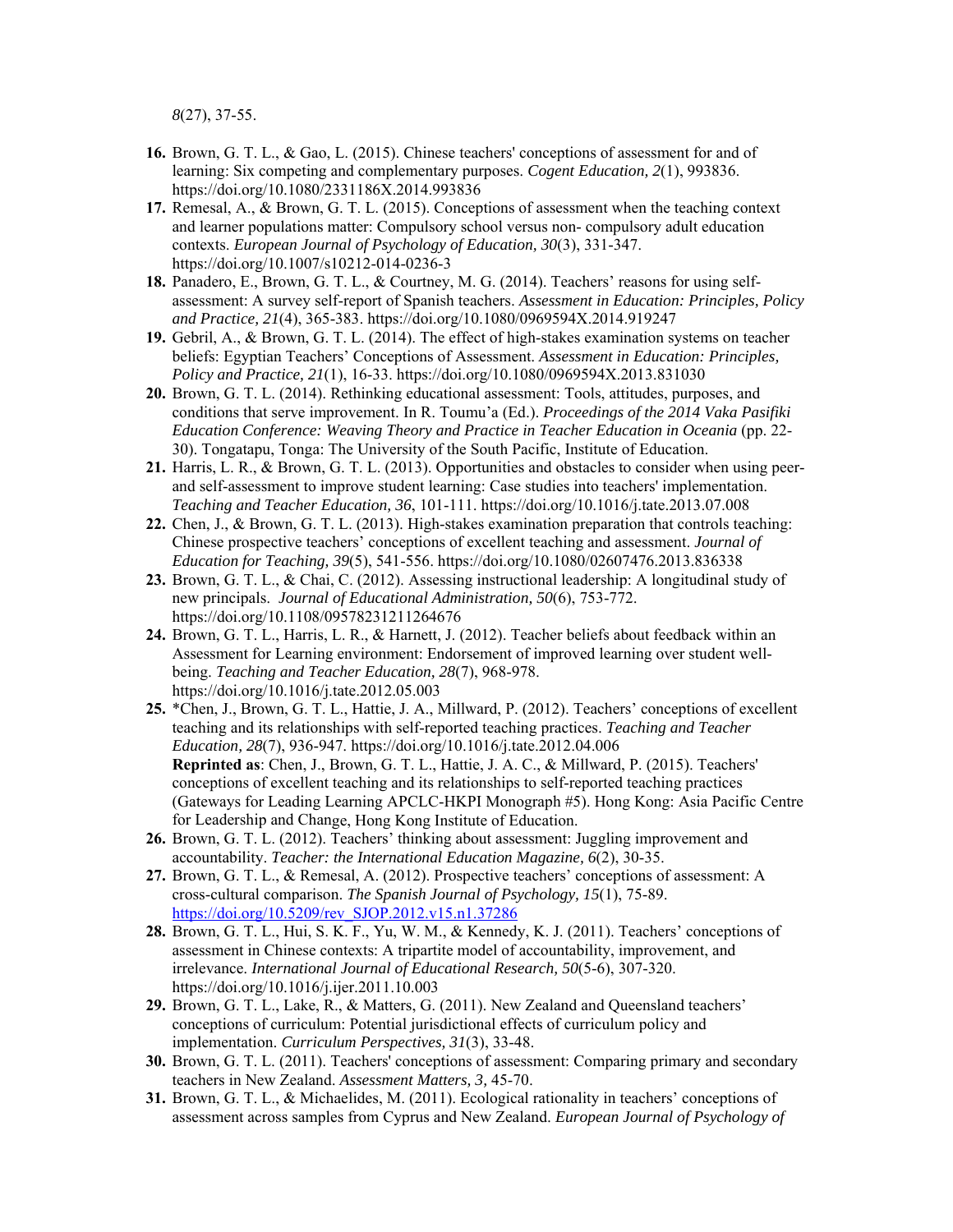*Education, 26*(3), 319-337. https://doi.org/10.1007/s10212-010-0052-3.

- **32.** Brown, G. T. L., Lake, R., & Matters, G. (2011). Queensland teachers' conceptions of assessment: The impact of policy priorities on teacher attitudes. *Teaching and Teacher Education, 27*(1), 210-220. https://doi.org/10.1016/j.tate.2010.08.003
- **33.** Brown, G. T. L. (2011). New Zealand prospective teacher conceptions of assessment and academic performance: Neither student nor practicing teacher. In R. Kahn, J. C. McDermott, & A. Akimjak (Eds.), *Democratic Access to Education* (pp.119-132). Los Angeles, CA: Antioch University Los Angeles, Department of Education.
- **34.** Ngan, M. Y., Lee, J. C. K., & Brown, G. T. L. (2010). Hong Kong principals' perceptions on changes in evaluation and assessment policies: They're not for learning. *Asian Journal of Educational Research and Synergy, 2*(1), 36-46.
- **35.** Harris, L. R., & Brown, G. T. L. (2009). The complexity of teachers' conceptions of assessment: Tensions between the needs of schools and students. *Assessment in Education: Principles, Policy and Practice, 16*(3), 365-381. https://doi.org/10.1080/09695940903319745
- **36.** Brown, G. T. L., Kennedy, K. J., Fok, P. K., Chan, J. K. S., & Yu, W. M. (2009). Assessment for improvement: Understanding Hong Kong teachers' conceptions and practices of assessment. *Assessment in Education: Principles, Policy and Practice, 16*(3), 347-363. https://doi.org/10.1080/09695940903319737
- **37.** Brown, G. T. L., & Harris, L. R. (2009). Unintended consequences of using tests to improve learning: How improvement-oriented resources engender heightened conceptions of assessment as school accountability. *Journal of MultiDisciplinary Evaluation, 6*(12), 68-91.
- **38.** Brown, G. T. L., Lake, R., Matters, G. (2009). Assessment policy & practice effects on New Zealand and Queensland teachers' conceptions of teaching. *Journal of Education for Teaching, 35*(1), 61-75. https://doi.org/10.1080/02607470802587152
- **39.** Brown, G. T. L. (2009). Teachers' self-reported assessment practices and conceptions: Using structural equation modelling to examine measurement and structural models. In T. Teo & M. S. Khine (Eds.), *Structural Equation Modeling in Educational Research: Concepts and Applications* (pp. 243-266). Rotterdam, NL: Sense Publishers.
- **40.** Brown, G. T. L., Lake, R., Matters, G. (2008). New Zealand and Queensland teachers' conceptions of learning: Transforming more than reproducing. *Australian Journal of Educational & Developmental Psychology, 8*, 1-14.
- **41.** Brown, G. T. L. (2008). Assessment literacy training and teachers' conceptions of assessment. In C. Rubie-Davies & C. Rawlinson (Eds.), *Challenging Thinking about Teaching and Learning* (pp. 285-302). New York: Nova Science.
- **42.** Brown, G. T. L. (2008). *Integrating teachers' conceptions: Assessment, teaching, learning, curriculum and efficacy*. New York: Nova Science Publishers. ISBN: 9781604565430
- **43.** Brown, G. T. L. (2008). *Conceptions of assessment: Understanding what assessment means to teachers and students*. New York: Nova Science Publishers. ISBN: 9781604563221
- **44.** Brown, G. T. L. (2006). Conceptions of curriculum: A framework for understanding New Zealand's Curriculum Framework and teachers' opinions. *Curriculum Matters, 2,* 164-181.
- **45.** Brown, G. T. L. (2006). Integrating teachers' conceptions: Assessment, teaching, learning, curriculum, and efficacy. In A. P. Prescott (Ed.), *The Concept of Self in Education, Family and Sports* (pp. 1-49). New York: Nova Science.

## **Reprinted as**:

Brown, G. T. L. (2006). Integrating teachers' conceptions: Assessment, teaching, learning, curriculum, and efficacy. In C. Roberts (Ed.), *New Developments in Education Research* (pp. 1- 49). New York: Nova Science.

Brown, G. T. L. (2007). Integrating teachers' conceptions: Assessment, teaching, learning, curriculum, and efficacy. In B. Klein (Ed.), *New Teaching and Teacher Issues* (pp. 1-50). New York: Nova Science.

Brown, G. T. L. (2008). Integrating teachers' conceptions: Assessment, teaching, learning, curriculum and efficacy. In J. N. Casey and R. E. Upton (Eds.), *Educational Curricula: Development and Evaluation* (pp. 315-363). New York: Nova Science.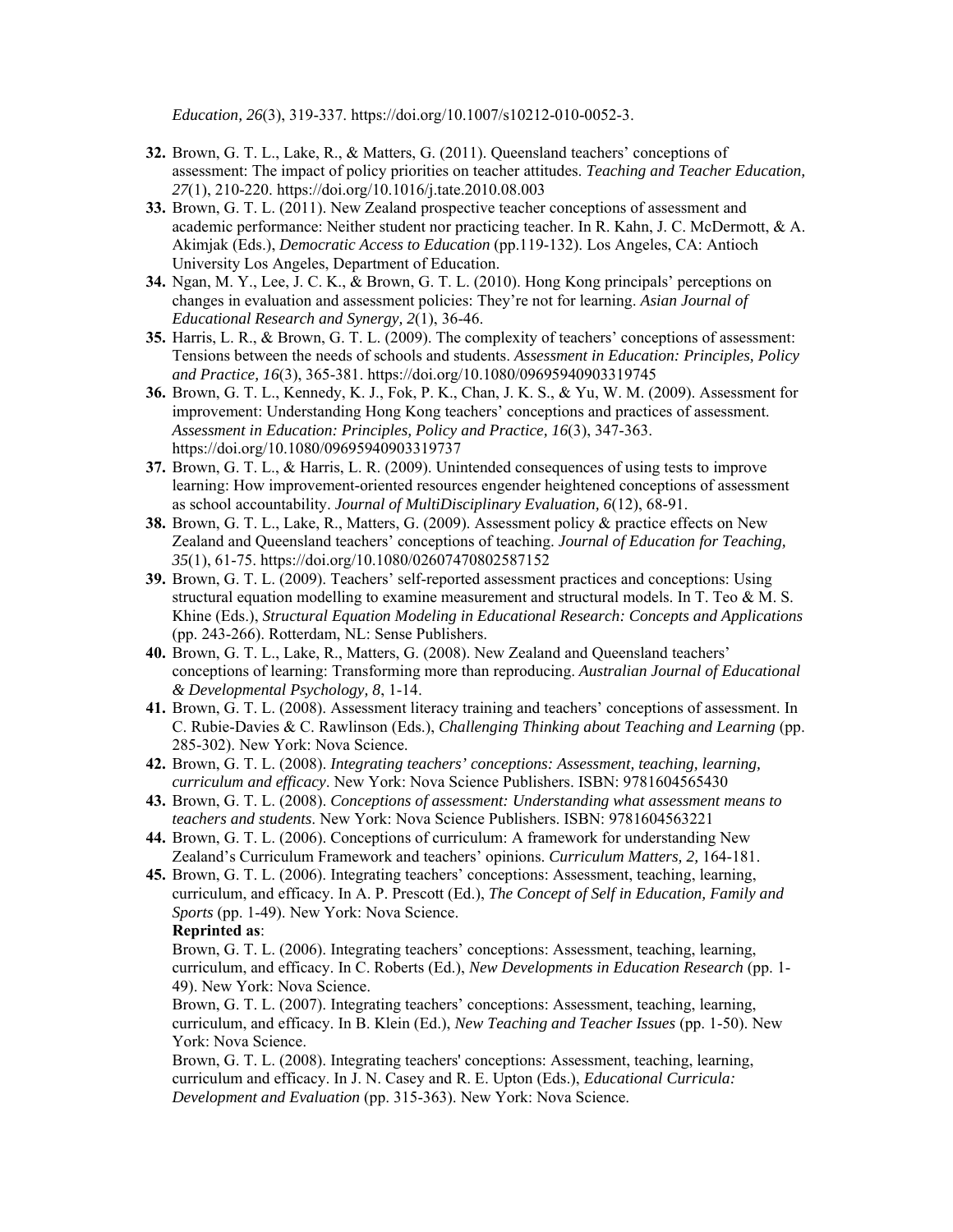- **46.** Brown, G. T. L. (2006). Teachers' conceptions of assessment: Validation of an abridged instrument. *Psychological Reports, 99*(1), 166-170. https://doi.org/10.2466/pr0.99.1.166-170
- **47.** Brown, G. T. L. (2005). An exploration of secondary school teachers' conceptions of assessment. In B. Kozuh, T. Beran, A. Kozlowska, & P. Bayliss (Eds.), *Measurement and Assessment in Educational and Social Research* (pp. 39-48). Krakow, Poland: Oficyna Wydawnicza AFM.
- **48.** Brown, G. T. L. (2004). Teachers' conceptions of assessment: Implications for policy and professional development. *Assessment in Education: Principles, Policy and Practice, 11*(3), 301- 318. https://doi.org/10.1080/0969594042000304609
- **49.** Brown, G. T. L. (2002). *Teachers' conceptions of assessment*. Unpublished doctoral dissertation, University of Auckland, Auckland, NZ. Available: http://hdl.handle.net/2292/63. [Supervisors: Prof. John A. Hattie & Prof Michael A. R. Townsend].

## CONFERENCE PRESENTATIONS

- 1. Fulmer, G., Deneen, C. C., & Brown, G. T. L. (2017, April). *Singaporean Secondary Science Teachers' Values, Practices, and Proficiency for Classroom Assessment*. Paper presented to the National Association for Research in Science Teaching (NARST) 2017 Annual International Conference, San Antonio, TX.
- 2. Deneen, C. C., Fulmer, G., Tan, K., Leong, W. S., Tong, H. L., & Brown, G. T. L. (2017, April). *Assessment for Learning in Singapore Secondary Schools: Valued but not Proficient*. Paper presented to the Classroom Assessment SIG, AERA annual conference, San Antonio, TX.
- 3. Koh, K., Brown, G. T. L., Kowch, E. G., Lock, J., & Szumlas, B. (2016, July). *Teachers' Assessment Literacy and Conceptions of Assessment in a Performative Culture*. Paper presented at the biennial conference of the International Test Commission, Vancouver, Canada.
- 4. Koh, K., & Brown, G. T. L. (2016, July). *Measuring Teachers' Assessment Literacy and Conceptions of Assessment in a High Performative Canadian Context: A Construct Validity Study*. Paper presented at the biennial conference of the International Test Commission, Vancouver, Canada.
- 5. Harris, L. R., & Brown, G. T. L. (2016). *"Everything you do is giving them feedback": A phenomenographic study of teacher conceptions of feedback*. Paper presented at the 2016 Annual Meeting of the American Educational Research Association, Washington, DC.
- 6. Panadero, E., Brown, G. T. L., & Courtney, M. G. R. (2015, September). *Motivos de los docentes españoles para el uso de autoevaluación en sus aulas*. Paper presented at the IX Congreso Internacional de Evaluación Formativa y Compartida, Santander, Spain.
- 7. Panadero, E., & Brown, G. T. L. (2015, August). *Teachers' reasons for using peer assessment: A survey self-report of Spanish teachers*. Paper presented at the biennial conference of the European Association for Research in Leaning and Instruction, Limassol, Cyprus.
- 8. Deneen, C. C., & Brown, G. T. L. (2015, July). *Achieving assessment literacy: The importance of student teachers' conceptions of assessment*. Intellectbase Academic Conference, Bangkok, Thailand.
- 9. Harris, L. R., Harnett, J., & Brown, G. T. L. (2013, April). *Exploring the content of teachers' feedback: What are teachers actually providing to students?* Paper presented at the annual AERA conference, San Francisco, CA.
- 10. Remesal, A., & Brown, G. T. L. (2012, August). *Spanish as Foreign Language Teachers' conceptions of assessment: Preliminary results from an internet inquiry*. Paper presented at the biennial meeting of the SIG Assessment & Evaluation, European Association for Research in Learning Instruction, Brussels, BE.
- 11. Gebril, A., & Brown, G. T. L. (2013, August). *The effect of high-stakes examination systems on Egyptian teachers' conceptions of assessment*. Paper presented at the biennial EARLI conference, Munich, DE.
- 12. Brown, G. T. L., & Chen, J. (2013, August). *Beliefs about excellent teaching and assessment among Chinese pre-service teachers*. Paper presented at the biennial EARLI conference, Munich, DE.
- 13. Deneen, C. C., & Brown, G. T. L. (2011, October). *The persistence of vision: An analysis of continuity and change in conceptions of assessment within a teacher education program*. Paper